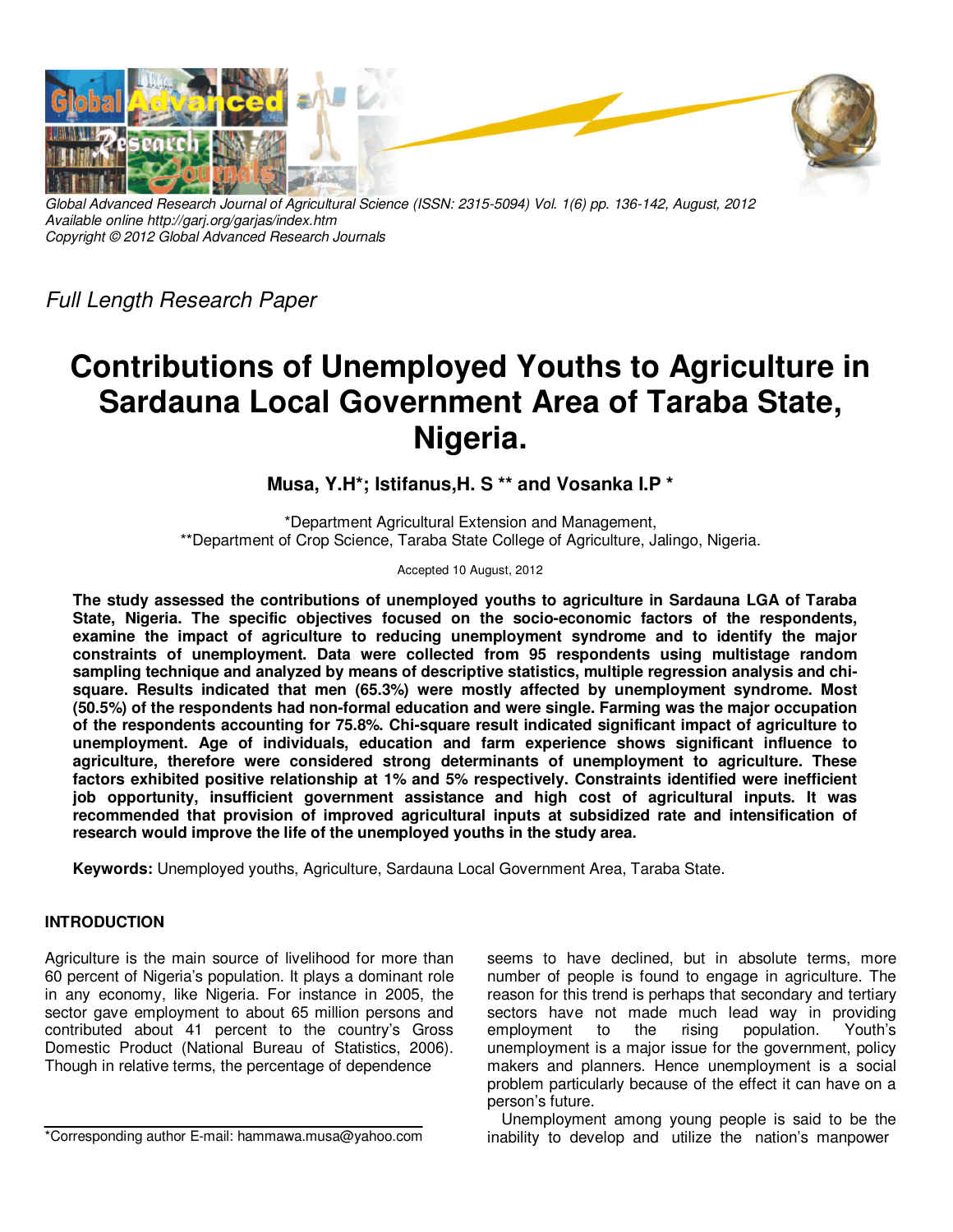resources effectively especially in the rural sector (Fadayomi, 1992 and Osinubi, 2006). This concept bring about economic waste, human sufferings and is a main cause of poverty which further causes psychological problems such as frustration, depression, hostility, food insecurity and all manners of criminal behavior, resulting in general insecurity of life and property (Egbuna, 2001; Alahana, 2003 and Ayinde, 2008). Youths are negatively affected by all types of unemployment be it structural, seasonal, cyclical and frictional. Social and industrial factors of unemployment include the size of the youth population, shortage of job opportunities and technological revolutions. In the market place, unequal distribution of jobs is mostly among the young workers, and in poor economic conductions (Richard, 2003). Unemployment is largely determined by the uncertainty of products, resources and social influences. Individual factors associated with employment include academic, mechanical, and employability skill deficits. Others are race, age and sex discrimination. The rate of unemployment seems to rise to more than 50percent among members of minority groups, high school drop outs, and youths in economically disadvantaged areas. It has destabilizing consequences both on the society and to the individuals, and affects the economy in terms of GDP. In Nigeria today, farming still remains the major source of employment of the majority of the youths and adult population (Olutunji, 2002). Its productivity is most important especially in the urban centers (Yusuf, 2002). The ultimate goal of Nigerians' agriculture is to attain self sufficiency in all the sub-sectors of agriculture as well as the realization of the structural development of the rural areas and its overall socio-economic transformation (Musa, 2011). However, decadence of food insecurity in Nigeria today has in one way been attributed to inefficient distribution network of youth unemployment for food production, there by culminated to the threatening of the economic advancement of the third world nations (Ezedinma et al; 2005).The menace of unemployment has increasingly been recognized as one of the socio-economic problems of economic development in many developing countries of the would including Nigeria(Curtain,2000). Studies have shown that youths perform most of the agricultural activities because of their energetic abilities and strength. But agricultural production in Nigeria (Sardauna Zone in Particular) is still not boosted and productivity seems to be below average. This study therefore, aimed at

Assessing the contribution of Unemployed youths to agricultural production in Sardauna Area of Taraba State. More specifically to:

i. Describe the socio-economic attributes of the respondents.

ii. Examine the significant impact of agriculture to reducing unemployment predicament.

iii. Influence of youth social activities to agriculture.

iv. Identify the constraints of unemployment to agricultural production

# **METHODOLOGY**

### **The Study Area**

The study was carried out in Sardauna LGA of Taraba State. The area is lies between latitude  $6^{\circ}$  30' and  $7^{\circ}$  15' to the North and longitude 11º 30' to the South. It covers an area of approximately 1, 808.59km<sup>2</sup>. The study Area is bounded on the North by Gashaka LGA, to the south by river Donga, and to the East by the Republic of Cameroon. It also shares boundary to the west by Kurmi LGA. Most of the tribal spread within the area includes Fulani, Mambilla, kaka, Panso, Kambu among others. The study area has a population of about 102,790 people (NPC, 2006). And about 80 percent of the populations are engaged in agriculture. The area has mountainous vegetation characterized with short grasses and much artificial forest scattered all over the place. Temperate crops such as tea, coffee, pea, banana, plantain, irish potatoes, pepper, pineapple as well as vegetables (*Kumbi*) are grown on the plateau.

# **Data Collection and Sampling Technique**

Data were mainly collected from primary sources through structured questionnaire which were administered to the target respondents (unemployed youths).A sampling frame of 660 youths and multistage random sampling technique for the study. The first stage was the selection of the three districts (Nguroje, Gembu and Mbamnga).The selection of six wards from the 11 wards was the second stage. Finally, the third stage was the drawing of 100 respondents from the selected wards to whom questionnaires were distributed. Descriptive statistics, Chi-square and Multiple regressions (OLS) analysis were used to analyze the data obtained for the study.

# **The Chi-Square (X<sup>2</sup>)**

The Chi-square was employed to test the hypothesis and examine the significant impact of agriculture to unemployment. The model of the chi-square was presented as follows:

$$
X^{2} = \sum \frac{(F_{0} - F_{e})^{2}}{F_{e}}
$$
  
Where:  

$$
X^{2} = Chi - Square computed
$$

 $F_0$  = Observed frequency.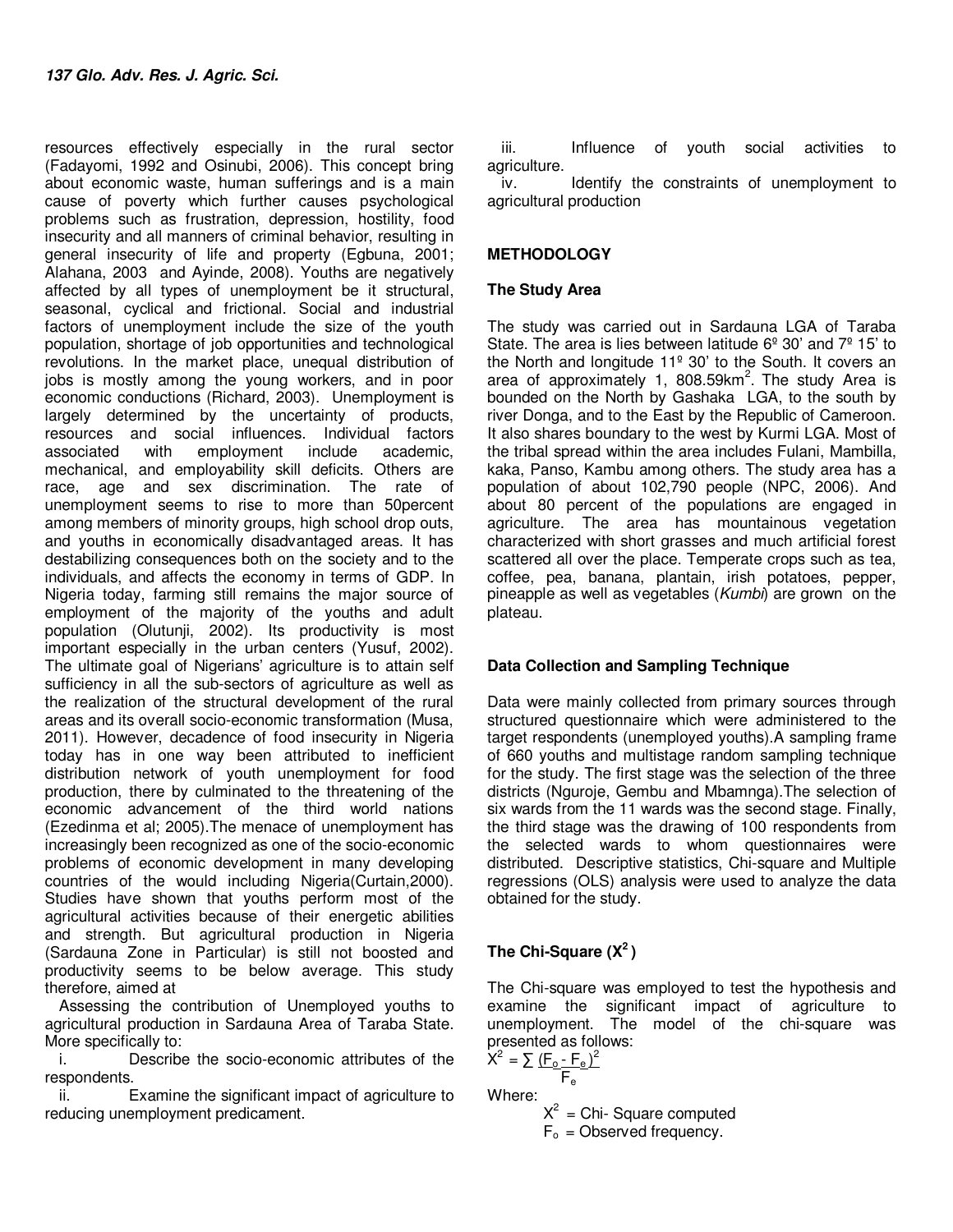$F_e$  = Expected frequency.

 $\Sigma$  = Submission sign

The expected frequency  $(F_e)$  was calculated using the relationship as follows:

 $F_e = RT \times CT$ Tn

Where:

 $F_e$  = Expected frequency.

 $RT = Row total$ 

 $CT = Column total$ 

 $Tn = Total number of observations.$ 

 Multiple regression analysis was employed to analyze the socio-economic characteristics influencing the respondents contributions to agriculture.

The model is explicitly stated as:  $Y = F(X_1, X_2, X_3, X_4, X_5, X_6, U).$ 

Where  $Y =$  Youths contribution to agriculture proxied

 $X_1$  = Age of Individual (Years)

 $X_2 =$  Sex ( dummy; male=1, female=0)

 $X_3$  = Marital Status

 $X_4$  = Formal schooling (years)

 $X<sub>5</sub>$  = Farming Experience (Years)

 $X_6$  = Frm Size (ha)

Four functional forms were experimented for the study. They include linear, exponential, cob-Douglas and semilog. Selection of the semi-log function as the lead equation was based on the magnitude and appropriateness of signs of the estimated regression coefficients, standard errors of the estimates and magnitude of the coefficient of multiple determinations. They are explicitly sated as thus:

Linear function. 5

 $Y = B_0 + B_1X_2 + B_2X_2 + B_3X_3 + B_4X_4 + B_5L_1X_5 + B_6L_1X_6 + U$  $-$  (2) Exponential function.

 $L_nY = B_0 + B_1X_1 + B_2X_2 + B_3X_3 + B_4X_4 + B_5L_nX_5 + B_6L_nX_6 + U$  $-$  (3)

Semi-log function.

 $Y = B_0 + B_1L_nX_1 + B_2L_nX_2 + B_3L_nX_3 + B_4L_nX_4 +$  $B_5L_nX_5+B_6L_nX_6+U$  - (4) Double-log function.

Lny =LnB0 + B1LnX1 + B2LnX2 + B3LnX3 + B4LnX4 + B5LnX5+ B6LnX6+U  $(5)$ 

The selected variables  $(X_1, X_2, \ldots, X_n)$  were each expected to have a positive causal relationship. They were included in the model to determine the extent to which each explains the extent of contribution by the youths to agriculture.

 $B<sub>i</sub>$  -  $B<sub>4</sub>$  are parameter to be estimated

 $B_0 =$  Constant

 $L_n$  = Natural logarithm (i.e logarithm to base e)

#### **RESULT AND DISCUSSION**

#### **Socio-Economic Characteristics of Respondents.**

The result of this study (Table1) indicates that majority (65.3%) of the unemployment youths were males, while 34.7% were females. This means that men are the most unemployed than females. This could be due to preferential treatment given to women than men in-terms of offer of collar job opportunities. Age brackets of the respondents shows that 71.6% are within the ages of 31- 40 years. This indicated that the category of these ages limits face challenges of being employed by both government and private agencies. Hence, they are at their youthful ages. About 12.6% were between the ages of 18- 30 years, 6.3% 41-50 years while only 9.5% were above 51 years. It was also revealed that 71.6% were single, 16.8% were married and 7.4% and 4.2% were both widowed and divorced respectively. The educational status of the respondents indicated that 50% had non-formal education, 24.2% attended primary education, 22.1% acquired secondary education and only 3.2% attended tertiary level. This means that about half of the respondents are literates but no job. It is advised that good level of education help people (especially youths) to be more productive. This is because educated youths have the capacity to understand new methods of farming and could make positive contributions to agriculture. A person with higher education acquire more information and to that extend could be better in life and produce better output. The study further found that predominantly (75.8%) of the respondents have farming as their major occupation, 18.9% engages in trading, 3.2% and 2.1% were found to actively participate in fishing and other businesses respectively. Findings also revealed that 61.1% had farming experience of about 1-10 years. 22.1% had 11-20 years experience, 14.7% had 21-30 years farming experience while 11.6% had over 31 years. It is observed that experience influences decision making in relation to risk aversion in any business. Majority (88.4%) of the respondents had farm size of less than or equal to 2 hectares, about 11.6% had above 3 hectares. This means that the unemployed youths are small scale farmers. They need to be supported with incentives such as loan to significantly intensify production.

# **Test of Hypothesis.**

The result of the chi-square indicates that there is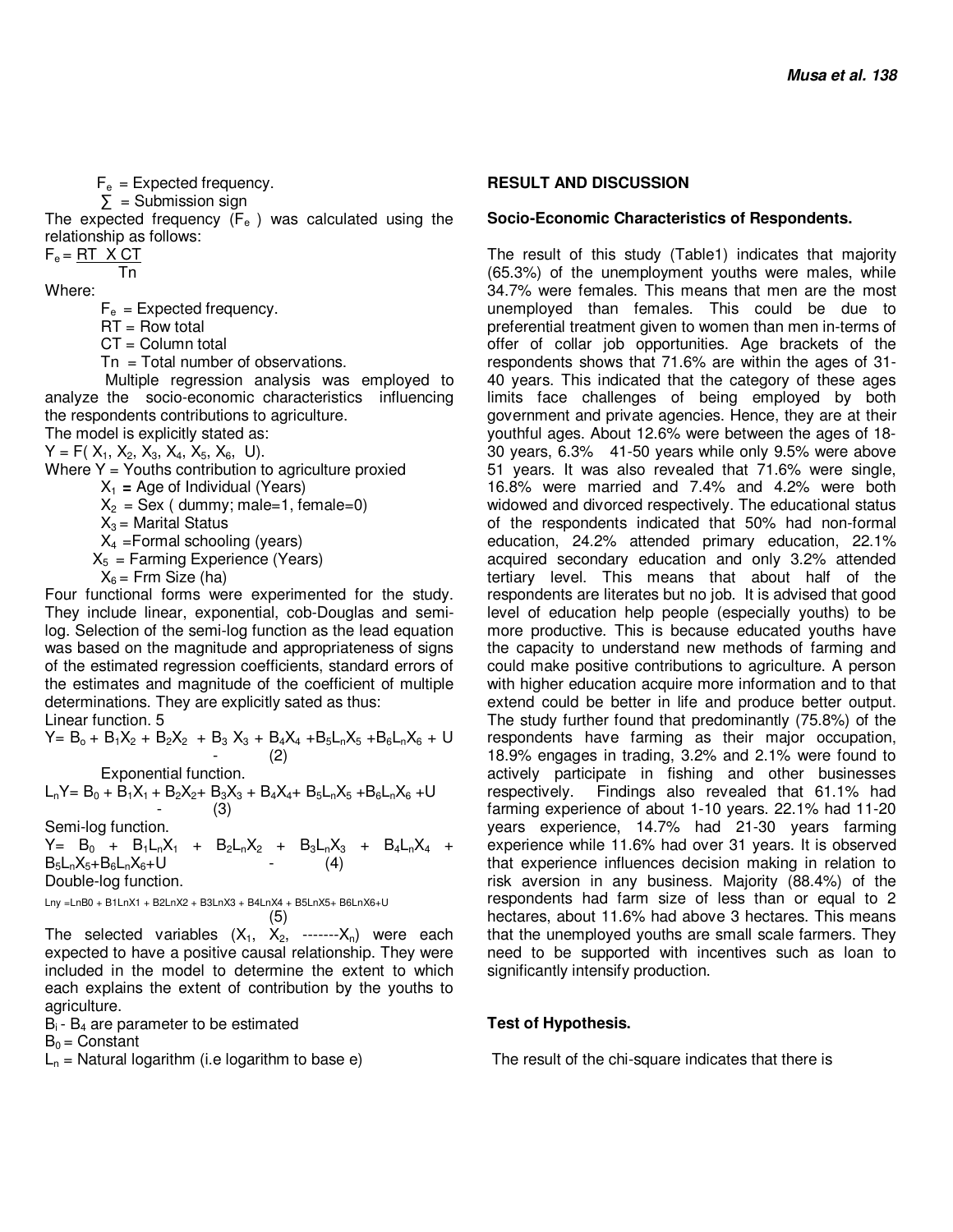| <b>Variable</b>                    | <b>Frequency</b> | Percentage (%) |
|------------------------------------|------------------|----------------|
| Gender:                            |                  |                |
| Male                               | 62               | 65.3           |
| Female                             | 33               | 34.7           |
| Age (years):                       |                  |                |
| $18 - 30$                          | 12               | 12.6           |
| $31 - 40$                          | 68               | 71.6           |
| $41 - 50$                          | 06               | 6.3            |
| 51 and above                       | 09               | 9.5            |
| <b>Marital Status</b>              |                  |                |
| Married                            | 16               | 16.8           |
| Single                             | 68               | 71.6           |
| Widowed                            | 07               | 7.4            |
| Divorced                           | 04               | 4.2            |
| <b>Educational Attainment:</b>     |                  |                |
| Non formal Education               | 48               | 50.5           |
| Primary Education                  | 23               | 24.2           |
| Secondary Education                | 21               | 22.1           |
| <b>Tertiary Education</b>          | 03               | 3.2            |
| Occupation:                        |                  |                |
| Farming                            | 72               | 75.8           |
| Fishing                            | 03               | 3.2            |
| Trading                            | 18               | 18.9           |
| <b>Others</b>                      | 02               | 2.1            |
| <b>Farming Experience (Years):</b> |                  |                |
| $1 - 10$                           | 58               | 61.1           |
| $11 - 20$                          | 21               | 22.1           |
| $21 - 30$                          | 14               | 14.7           |
| $31 -$ Above                       | 02               | 2.1            |
| Farm size (Hectares):              |                  |                |
| Less than 1                        | 38               | 40.0           |
| $1 - 2$                            | 46               | 48.4           |
| Above 2                            | 11               | 11.6           |

**Table 1.** Distribution of Respondents by Socio-Economic Characteristics (n=95).

Source: Field Survey, 2011

#### **Table 2.** Result of the Chi-Square:

|                          | Value  | P. value | D.F | <b>Decision</b>      |
|--------------------------|--------|----------|-----|----------------------|
| Chi - Square             |        |          |     |                      |
| $X^2$ Calculated         | 0.6068 | 0.05     | 2   | $Ho$ : Rejected<br>٠ |
| X <sup>2</sup> Tabulated | 0.1030 |          |     |                      |

**Source:** Analytical result, 2011.

significant impact between unemployment and agricultural production since the calculated value (0.6068) is greater than the tabulated value (0.1030). This necessitates the rejection of the hypothesis there by accepting the assertion that there is significant impact relationship between the contribution of unemployment and agriculture in the study area. The result ( Table 2) therefore revealed that agriculture has impact on the unemployed youths.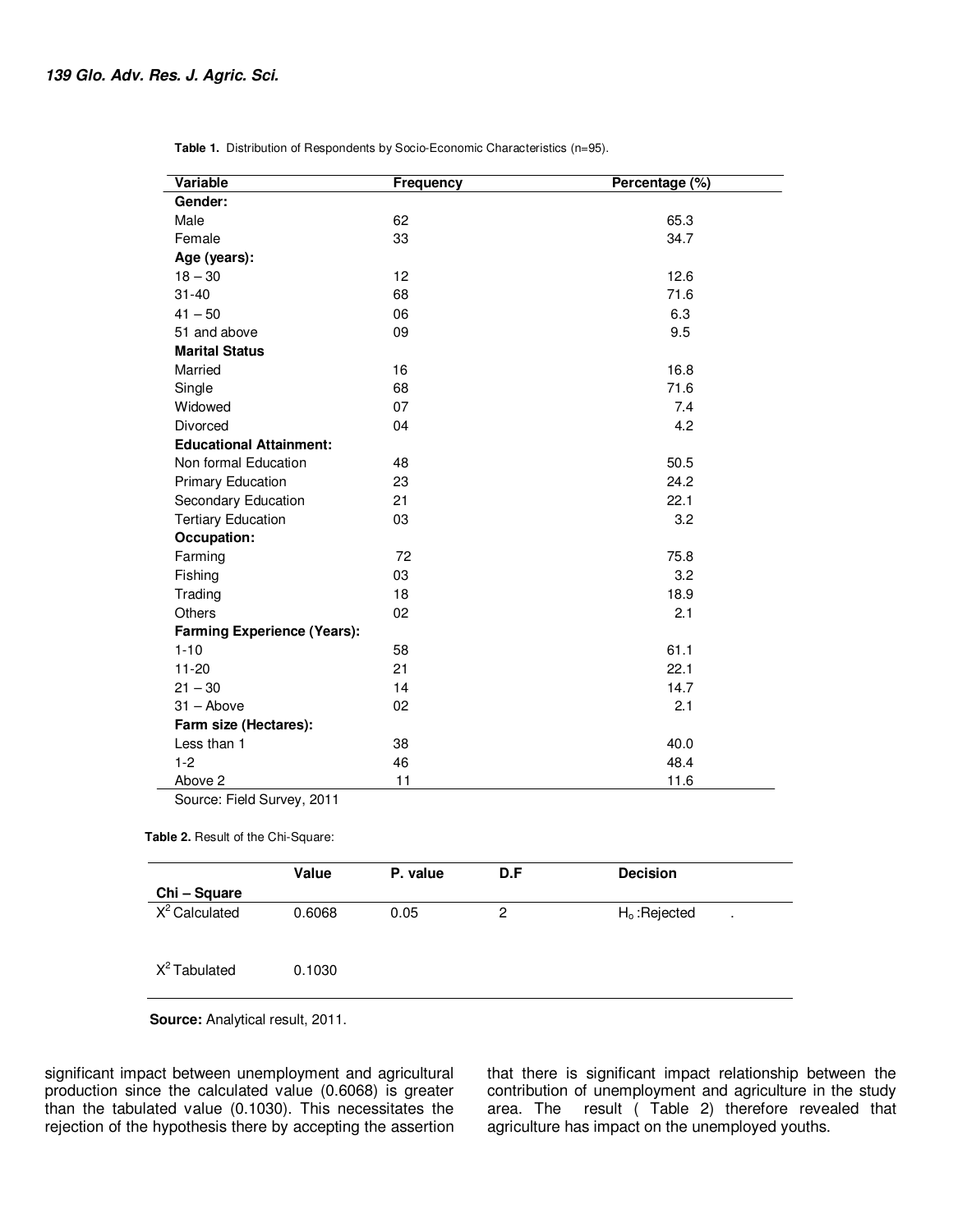**Table 3.** Semi-log Analysis of Youths Social Activities to Agriculture

| <b>Coefficients</b> | <b>Standard Errors</b>                                               | <b>T. Values</b> |
|---------------------|----------------------------------------------------------------------|------------------|
| 3.6771              | 0.3083                                                               | 11.930***        |
|                     |                                                                      |                  |
| 1.0933              | 0.0863                                                               | 12.670***        |
| 0.1188              | 0.07821                                                              | 1.520NS          |
|                     |                                                                      |                  |
| 0.0556              | 0.0448                                                               | 1.240NS          |
|                     |                                                                      |                  |
| 0.1016              | 0.0384                                                               | $2.650***$       |
|                     |                                                                      |                  |
|                     |                                                                      | $2.320**$        |
|                     |                                                                      | $-0.910NS$       |
|                     |                                                                      |                  |
|                     |                                                                      |                  |
|                     |                                                                      |                  |
|                     |                                                                      |                  |
|                     |                                                                      |                  |
|                     | 0.03749<br>$-0.0736$<br>66.3% (0.663)<br>64.1% (0.641)<br>$31.41***$ | 0.0162<br>0.0812 |

**Source:** Analytical result, 2011.

\*\*\* Significant at 1%

\*\* Significant at 5%

NS: Not Significant.

#### **Socio-economic Characteristics influencing Youths Contribution to Agriculture.**

Multiple regression result (Table3) revealed that age significantly influenced the youth's contribution to agriculture. The others were educational level and farming experience. Multiple determination  $(R^2)$  was 0.663. This means that about 66% of the variation in agricultural production by youths is accounted for by the variation in the independent variables  $(X_1 - X_6)$  used for the analysis. The remaining 37% may be attributed to variations in other factors not included in the model. Three among the six variable used were positive and jointly influence agriculture significantly. This result agreed with that of Sulumbe, *et al., (*2010) that age, family size and income were positively related to output and significant at 1% level. Also, the three variables (Age, educational status and farming experience had the expected signs indicating that advancement in these attributes would lead to increase in productivity. The coefficients of Age  $(X_1)$  and educational status  $(X_4)$  of the respondents were positive and significant at 1% level. The positive coefficients mean that unit advancement in these variables, under static condition of other explanatory variable result in increased output level. This result is in accord with Shehu, *et al.,* (2009) that increase in farm size implies that more inputs would be needed and subsequently more output expected. The coefficient of farming experience  $(X_5)$  was also positive and significant at

5% level. The positive coefficient is in conformity to the apriori expectation and signifies that as the years of experience increases, the output also increases.

#### **Constraints of Unemployed Youths Contribution to Agriculture**

The major problems confronting the youth unemployment to agriculture identified in the study area (table4) inadequate training, skills and experience, inadequate government assistance, high cost of agricultural inputs and inadequate access to research and extension services. Inadequate training, skills and experience (23.9%) was also identified as the problem of unemployed youths to agricultural development. Where lack and inefficient knowledge is experienced, productivity seems to be hampered. Inadequacy of government assistance was yet another problem of youth unemployment in the area (22.1%). This could be attributed to the existing policies of non-supportive contents which hampered agricultural production. Abubakar, *et al.,* (2005) stressed that, following government withdrawal of fertilizer subsidy in 1997, price of fertilizer has continued to increase. In the same vein, withdrawal of fuel subsidy of  $1<sup>st</sup>$  December, 2012 caused a lot of hardship to the masses in terms of increase in prices of commodities. This could as well affect the contribution of the youths to agriculture. Inadequate information on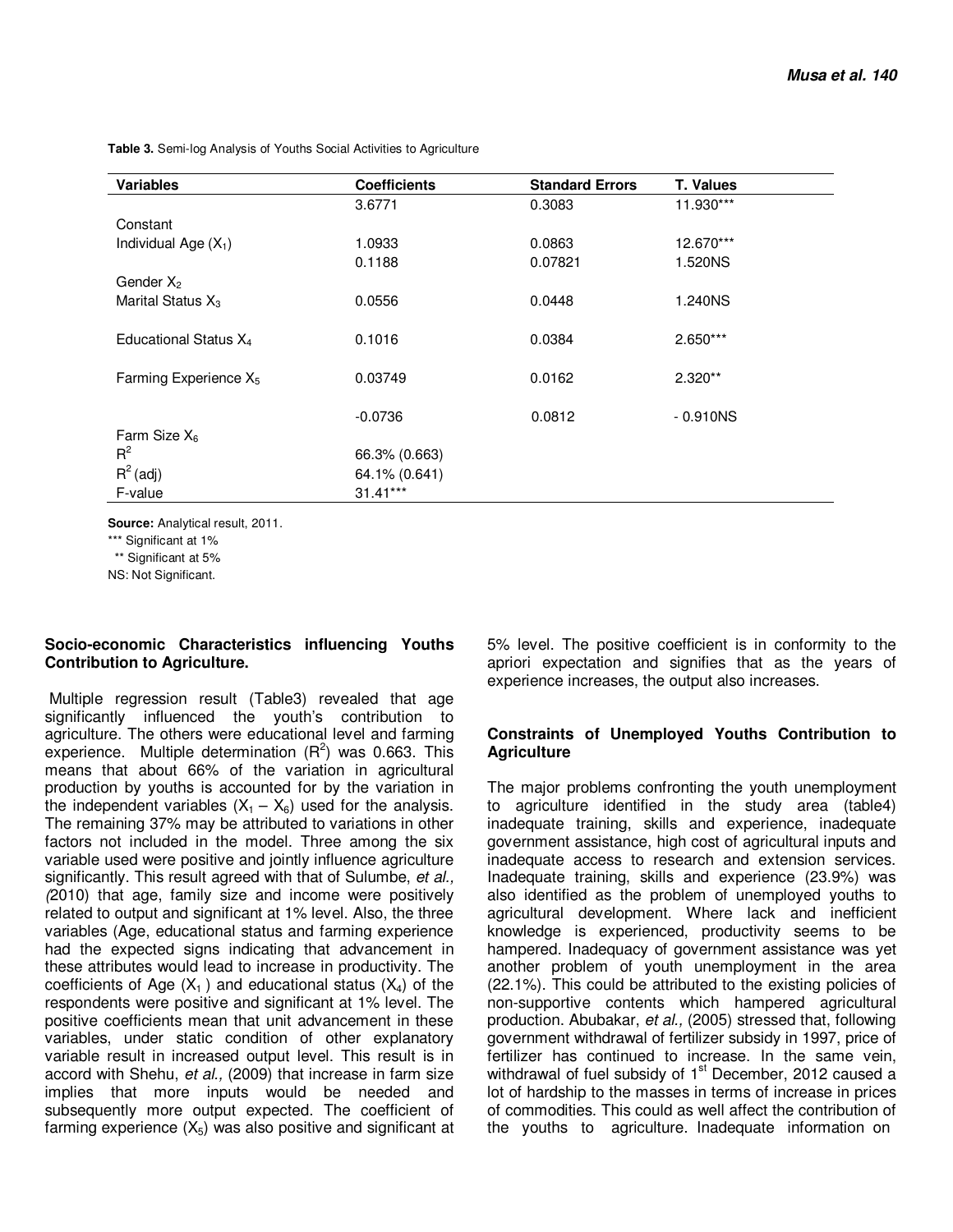| <b>Major Constraints*</b>                                                      | <b>Frequency</b> | Percentages (%) | Rank                |  |  |  |
|--------------------------------------------------------------------------------|------------------|-----------------|---------------------|--|--|--|
|                                                                                |                  |                 |                     |  |  |  |
| Inefficient Employment Opportunity                                             | 54               | 25.4            | 1                   |  |  |  |
| Inadequate training, skills and experience<br>Inadequate government assistance | 51<br>47         | 23.9<br>22.1    | $\overline{c}$<br>3 |  |  |  |
| High cost of agricultural inputs                                               | 32               | 15.0            | $\overline{4}$      |  |  |  |
| Inadequate support on research and extension                                   | 29               | 13.6            | 5                   |  |  |  |
| <b>Total</b>                                                                   | $213*$           |                 |                     |  |  |  |
| Courset Analytical result 2011<br>$*$ Multiple recononces                      |                  |                 |                     |  |  |  |

**Table 4.** Major Constraints of Unemployment to Agriculture.

**Source:** Analytical result, 2011. \* Multiple responses.

research and extension services delivery system was also observed as one of the major constraints of youths (13.6%) among the respondents. Research has confirmed that effort on increasing agricultural production and productivity are greatly hampered by lack of vivid comprehension of the specific needs of the people, including the youths.

#### **CONCLUSION**

The study manifested that unemployed youths contribution had played a greater role in the up-liftmen of agriculture, this can significantly help them to be self employed, and can have great impact on them by providing income towards improving their wellbeing and their standard of living. Youth's contribution towards food production would also provide food to the teeming population and can reduce food insecurity of the nation. It is also important to note that socio- economic variables such as age, educational level and farming experience could significantly influenced the youth's contribution to agriculture. Obviously youths need to put more effort to further increase agricultural productivity. This gab can be corrected by the provision of efficient extension services, educational training, and subsidization of farm inputs. Youths need to be educated on some fundamental technical skills which would at least enable them to plan and appraise their self employed activities in the study area. It is therefore recommended that youth's unemployment problem and their living conditions can be improved if involved in agriculture, given credit facilities

with little or no string conditions by commercial institutions (either public or private). This would aid in increasing the scope of their self employed activities.

#### **REFERENCES**

- ABS (1995). Australian Bureau of Statistic Youth Unemployment Previous Issues Released Website.
- Adebayo A (1999). Youth Unemployment and National Directorate of Employment; self Employment Programme. *Nig. J. Econs. and Soc. Students 41 (1): 81-102.*
- Alanana OO (2003). Youth Unemployment in Nigeria: some Implications for the Third Millennium. Glo. *J. Soc. Sci.2 (1): 21-26*
- Ayinde OE (2008). Empirical Analysis of Agricultural Growth and Unemployment in Nigeria. *Afric. J. Agric. Res.,3(7) 465-468.*
- Curtain R (2000). Towards a youth Employment Strategy. A report to the United Nations on Youth Employment.
- Egbuna EN (2001). Food production: An Africa challenge. Central Bank of Nigeria . Rev. 39 (1) :13.
- ERIC (1984). Unemployed Youth: Counseling Issues. In Brief ERIC clearing house on Counseling and Personnel Services Ann Arbor MI.
- Ezediama CJ, Okechukwu R, Sanni L (2005). Marketing of Gari in Benin City and Enugu, Nigeria. Investment on Building food Marketing Policy Evidence Base in Nigeria. International Institute of tropical Agriculture, Ibadan, Nigeria.
- Fadayomi TO (1992). Migration Development and Urbanization Policies in Sub-Saharah Africa; CODESRIA Books series, Ibadan, 27-30.
- FAO (2002). Root Statistics, Proceeding of the Expert Consultation of Root Crop.
- FAO (2003). Food and Agricultural Organization. Proceeding of the Mini Round Table Meeting on Agricultural Marketing and Food Security;<br>Bangkok Thailand 1<sup>st</sup> and 2<sup>nd</sup> Nov. 2001.
- Feyisetan BJ (1991). Population Growth and the Labour force, a Study of relationship paper presented at a seminar on population and development, Obafemi Awolowo University, IIe-Ife Nigeria June 25-28.
- IITA (1993). Production of Yams, Present and Future Perspective; IITA